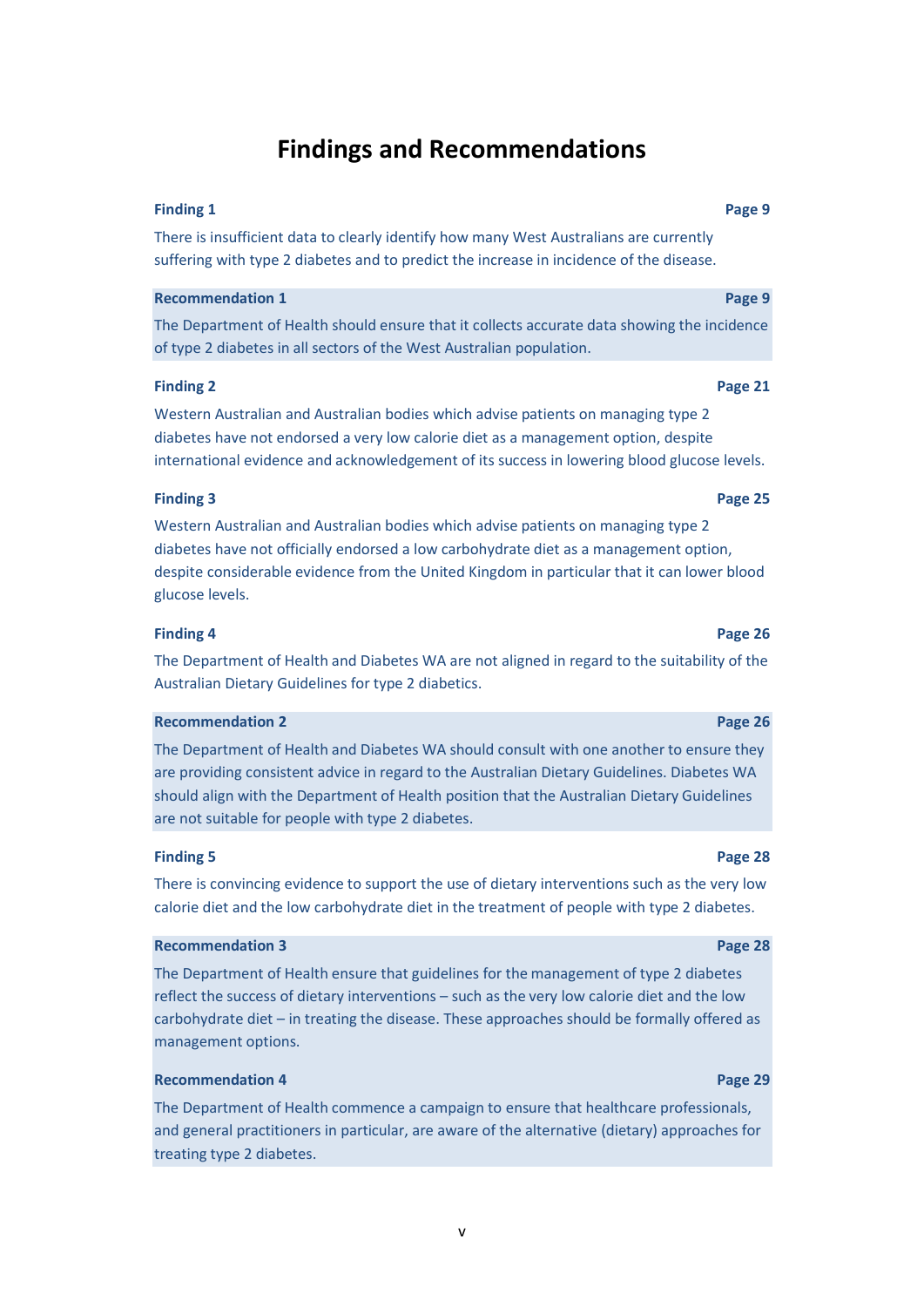# **Finding 6 Page 35**

Bariatric surgery is an effective method of treating type 2 diabetes, often to remission, but limited access in the public health system means people who might benefit the most miss out, or are forced to draw on their savings to fund it privately.

### **Finding 7 Page 39**

Self-management education programs for people with type 2 diabetes (such as DESMOND) appear to be a useful method of improving management and potentially reducing dependence on pharmacotherapy.

### **Recommendation 5 Page 39**

Self-management education programs be offered to everyone with type 2 diabetes, in line with the Framework for Action on Diabetes and Diabetes Service Standards 2014. Programs should be evaluated at least every two years to ensure that they meet quality assurance criteria and are sustainable.

# **Recommendation 6 Page 49**

The State Government task the Department of Primary Industry and Regional Development to work with other government agencies, such as the Department of Planning, Lands and Heritage, to identify and overcome obstacles to remote communities developing fresh food sources for personal and commercial purposes.

# **Recommendation 7 Page 49**

The Department of Housing consult with Aboriginal people in remote communities to ensure that the housing provided is appropriate for their lifestyle.

# **Finding 8 Page 52**

There is convincing evidence that dietary interventions, including liquid meal replacements, can delay or prevent the development of type 2 diabetes in people who have pre-diabetes when they are adhered to.

# **Finding 9 Page 52**

There is evidence from the United Kingdom that education and behaviour change programs, such as *Let's Prevent*, can delay or prevent the development of type 2 diabetes in people who have pre-diabetes.

### **Recommendation 8 Page 53**

The Department of Health should review the evidence from abroad that a lower carbohydrate diet is beneficial to women with gestational diabetes, and consider revising its healthy eating advice for gestational diabetes.

# **Finding 10 Page 56**

Public health programs aimed at losing weight to prevent chronic diseases are most effective when ongoing professional support or coaching is provided.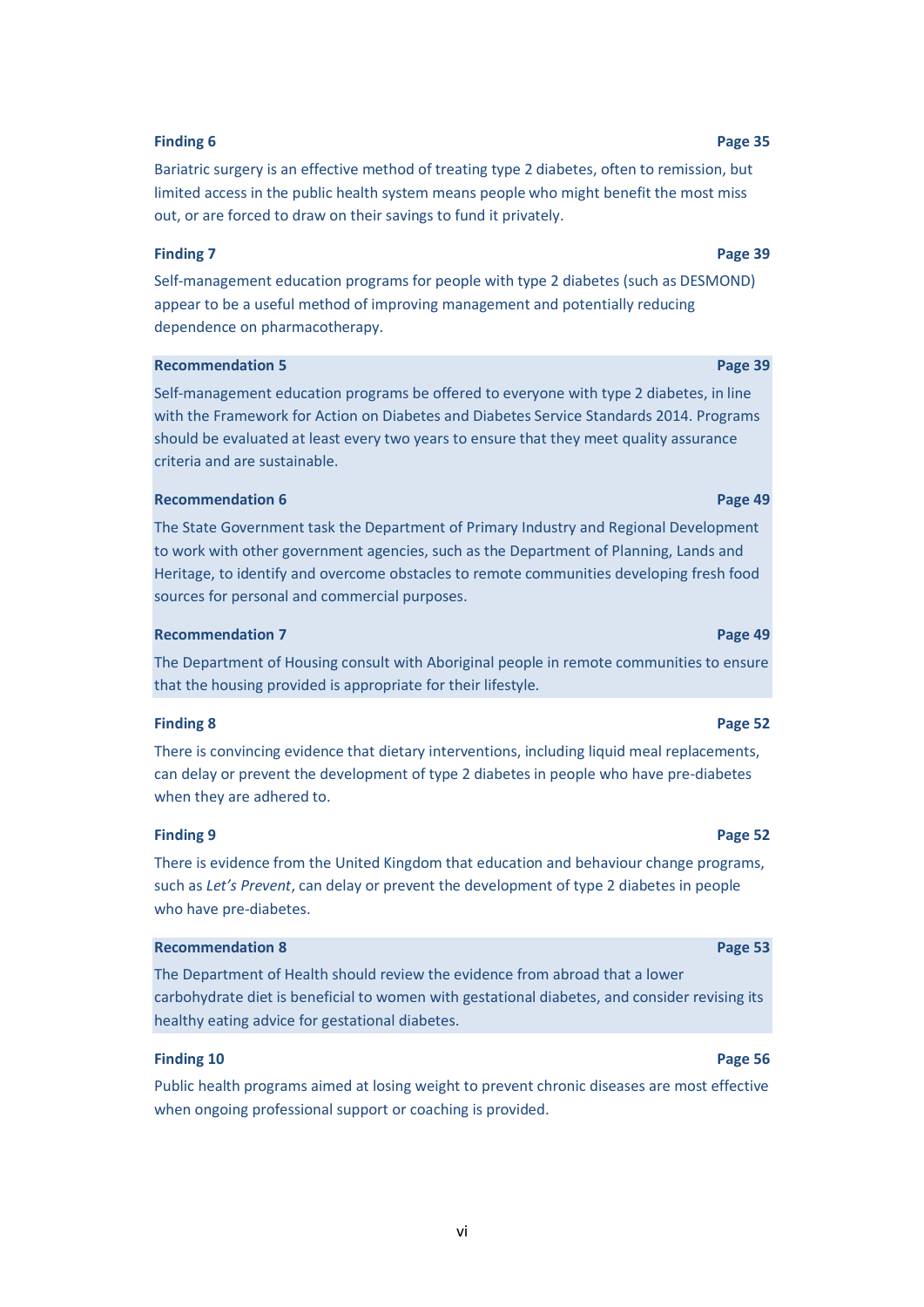# **Finding 11 Page 57**

Campaigns promoting healthy eating help to create awareness but can only be regarded as one part of the solution to the obesity problem.

### **Finding 12 Page 57**

The United Kingdom has found that the imposition of a soft drinks industry levy has led to manufacturers reformulating their products to contain less sugar.

# **Recommendation 9 Page 59**

The State Government regulates to restrict unhealthy food marketing in settings solely within its control.

# **Recommendation 10 Page 59**

The State Government implements kilojoule menu labelling to assist consumers to make healthier choices in fast food settings, in a manner that is meaningful for consumers.

# **Recommendation 11 Page 60**

The State Government extends the Healthy Options WA policy to all government-funded settings.

# **Recommendation 12 Page 62 Page 62**

The State Government amends the *Planning and Development Act 2005* to enable health and wellbeing to be a relevant consideration in fast food restaurant planning applications.

# **Finding 13 Page 64**

Helping people to choose a few healthier options, rather than expecting people to embrace all of the healthiest options, is a realistic approach to public health as it takes into account the way people actually behave.

# **Recommendation 13 Page 64**

The Department of Health investigates nudging strategies to shift the shopping habits of consumers to promote healthy food and drink choices, and promote that with WA food retailers.

### **Finding 14 Page 66**

GPs are not comfortable broaching the topic of a patient's weight and may not have the tools to assist them in providing advice on an appropriate diet.

# **Recommendation 14 Page 66**

The Department of Health and the WA Primary Health Alliance should work with the medical profession to ensure that GPs' knowledge of nutrition is adequate and that they feel confident discussing weight issues with patients.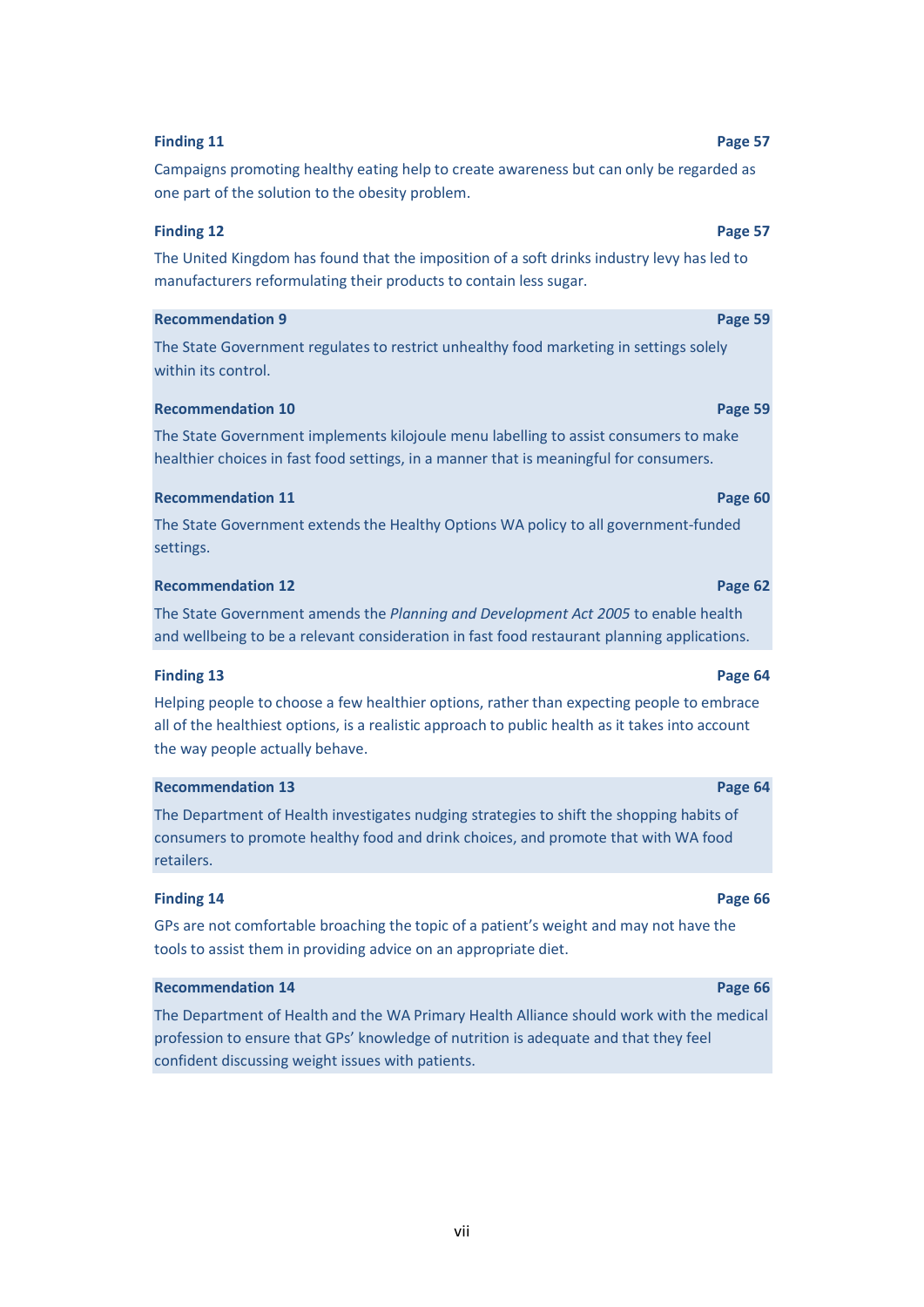# **Finding 15 Page 73**

Type 2 diabetes prevention is dependent on understanding the social, cultural and environmental factors, particular to a city and its communities, that underlie the development of the disease.

# **Recommendation 15 Page 73**

The State Government and/or local government authorities use the tools offered by Cities Changing Diabetes to help understand vulnerable populations, or consider joining the program.

### **Recommendation 16 Page 73**

The State Government consider funding a WA Local Government to participate in the Cities Changing Diabetes program.

### **Finding 16 Page 79**

There is no State-based strategy specifically targeting type 2 diabetes and pre-diabetes, and there has been limited progress in implementing the aims of the national strategy.

### **Finding 17 Page 79**

Progress on improving the management and reducing the incidence of type 2 diabetes is not measured as part of the Department of Health's annual reporting key performance indicators.

# **Recommendation 17 Page 79**

The Department of Health create a key performance indicator (or indicators), to be included in its annual report, which provides some measure of progress towards managing type 2 diabetes and reducing its prevalence.

### **Finding 18 Page 85**

Access to dietitians and diabetes educators is limited, particularly for people who have not yet had a formal type 2 diabetes diagnosis and cannot access public health system services.

### **Finding 19 Page 85**

The five allied health appointments available annually under Medicare Chronic Disease Management plans are insufficient to address the dietetic needs of people with type 2 diabetes.

### **Finding 20 Page 85**

Type 2 diabetes management programs and community-based nutrition and healthy lifestyle programs are sometimes not accessed because general practitioners are not aware of what is available.

### **Finding 21 Page 86**

There are concerns that a lack of coordination of community-based healthy lifestyle programs could lead to duplication of services, and that there is insufficient evaluation of the programs being provided.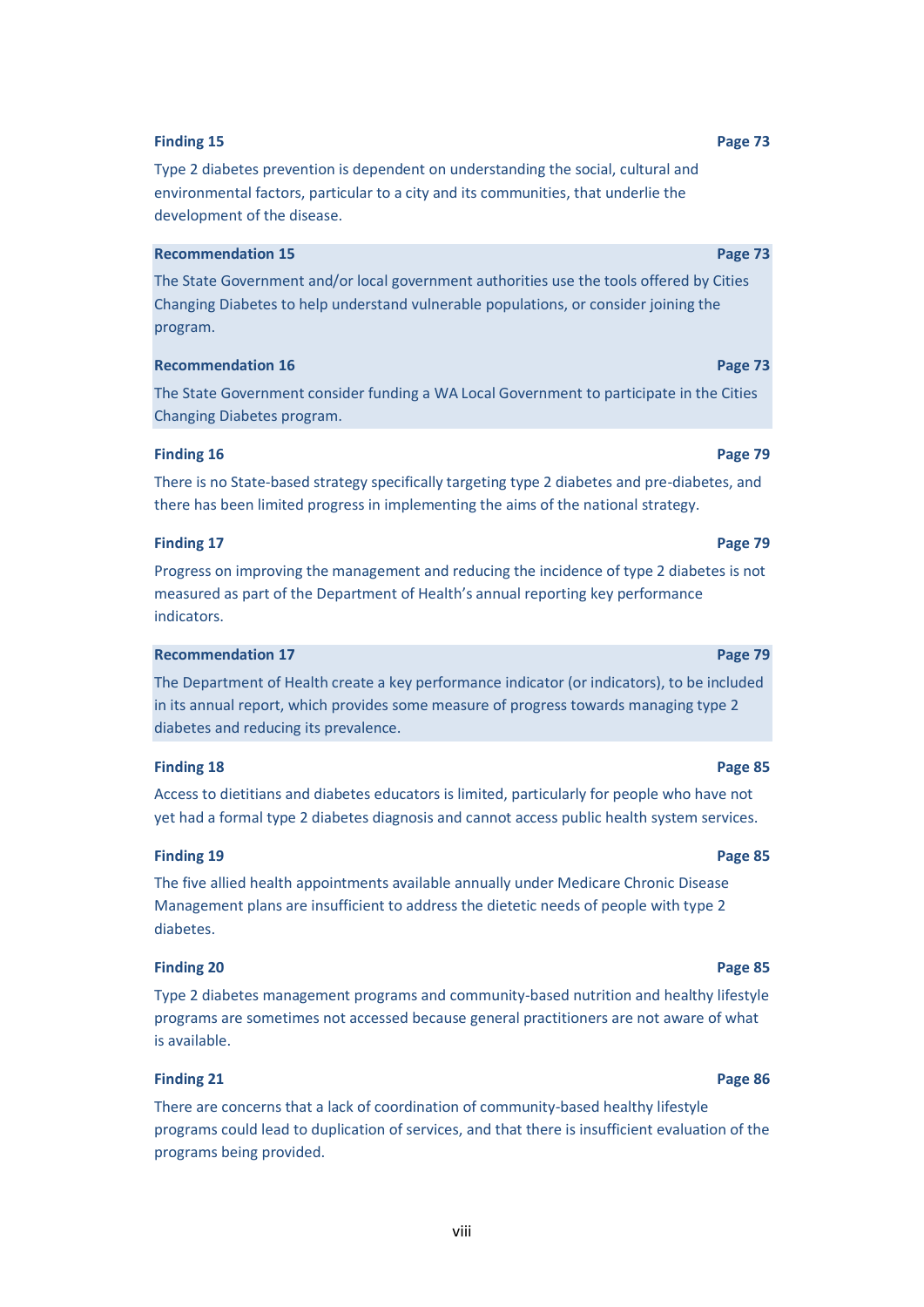# **Recommendation 18 Page 86 Page 86**

The State Government lobby the Federal Government through the appropriate forum to increase the number of dietetic consultations offered under the Medicare Chronic Disease Management scheme.

# **Recommendation 19 Page 86**

The Department of Health and the WA Primary Health Alliance increase measures to improve general practitioner awareness of nutrition and healthy lifestyle programs – many of which are State Government-funded.

# **Recommendation 20 Page 86**

The Department of Health ensure that healthy lifestyle programs it funds are monitored and evaluated.

### **Recommendation 21 Page 90**

A focus on delivering primary care and allied health services to meet the needs of patients with (or at risk of) type 2 diabetes is required in remote regions, and should be a focus of any future funding agreements between the Commonwealth and State.

# **Finding 22 Page 91**

The potential of telehealth services to address poor access to health professionals in rural and regional areas has not been fully realised.

# **Recommendation 22 Page 97**

Type 2 diabetes management and prevention for Aboriginal communities should be community led and Aboriginal community health workers resourced to ensure the delivery of culturally appropriate care.

### **Finding 23 Page 101**

There is a need for more awareness and dietary education services targeting migrants and ethnic minorities at high risk of developing type 2 diabetes.

### **Finding 24 Page 104**

More and more women are developing gestational diabetes but there are few programs aimed at gestational diabetes prevention or prevention of type 2 diabetes following gestational diabetes.

### **Recommendation 23 Page 104 Page 104**

The Department of Health invest in programs aimed at reducing the prevalence of gestational diabetes and the number of women who develop type 2 diabetes as a result of having had gestational diabetes. Online programs should be investigated.

### **Finding 25 Page 106**

There are no programs specifically targeting type 2 diabetes prevention and management for people who are socioeconomically disadvantaged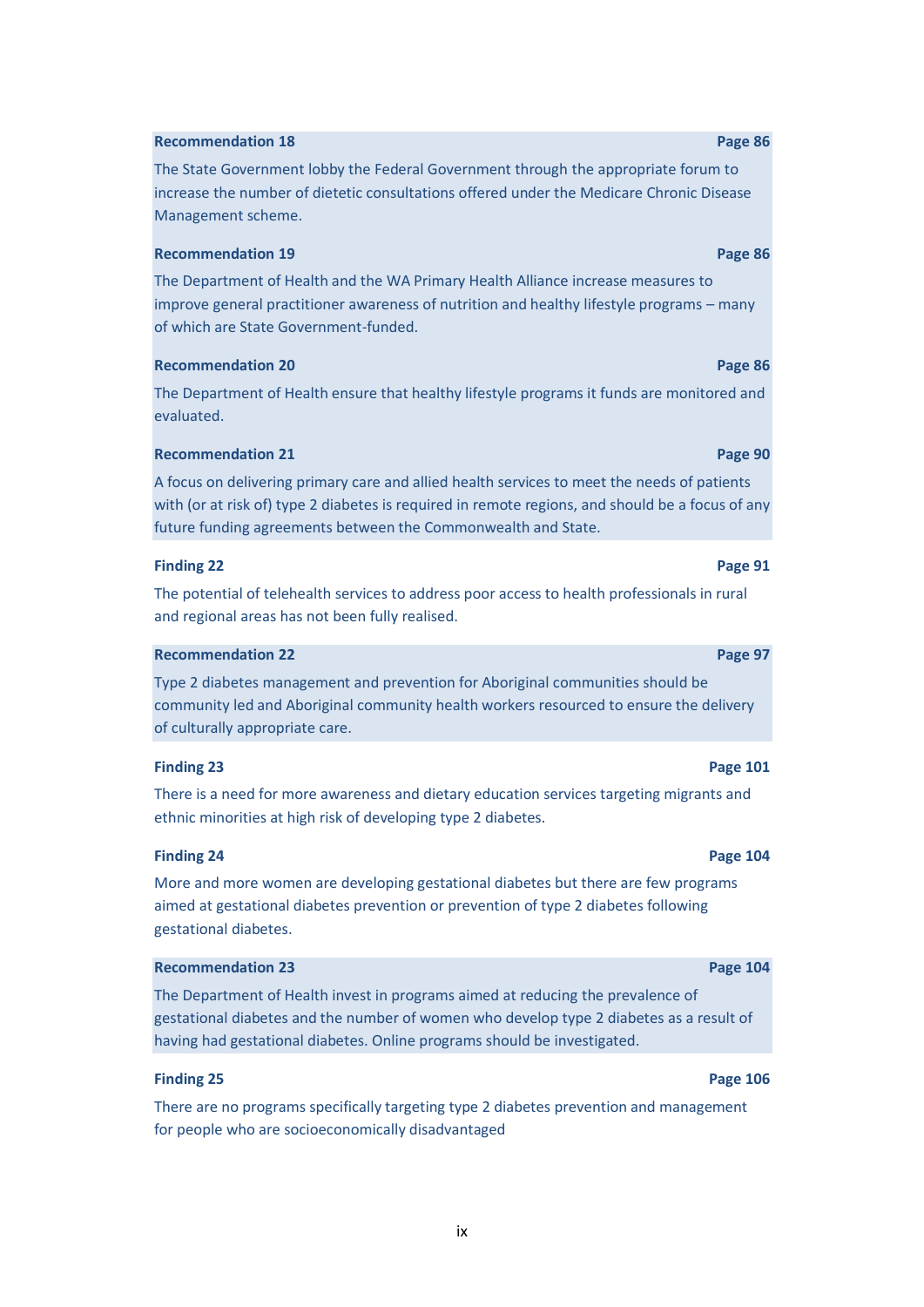### **Recommendation 24 Page 106 Page 106**

The Department of Health invest in ways to engage people from socioeconomically disadvantaged communities in type 2 diabetes prevention programs, focusing on diet.

### **Recommendation 25 Page 108**

The Department of Health liaise with the Department of Local Government, Sport and Cultural Industries regarding changes to the *Local Government Act 1995*, which would empower local governments to enable restrictions on unhealthy food and beverages in their facilities and on advertising materials.

### **Finding 26 Page 109**

A whole community, multi-faceted effort coordinated by local government is required to address healthy eating, including the leveraging of well-respected high profile sporting organisations, businesses and local facilities to increase the health of local areas.

# **Finding 27 Page 110**

Through participation in Cities Changing Diabetes, Leicester City Council has a defined framework in which to operate to address diabetes in its public health planning.

### **Finding 28 Page 111**

The *Public Health Act 2016* is a major public health reform that will require local governments to understand the health priorities of their communities and put in place programs to respond to them. However, resources for local governments to implement the reforms are lacking, particularly for those that are smaller.

### **Recommendation 26 Page 111**

The State Government provide more support to the local government sector to assist in the development of wellbeing indicators and an outcomes measurement framework.

### **Recommendation 27 Page 111**

The State Government assist the local government sector to implement the requirements of the *Public Health Act 2016.*

### **Recommendation 28 Page 111**

The Department of Health invest in the development of health and wellbeing officers that will be required to meet the workforce demands in the implementation of the public health plans.

### **Finding 29 Page 114**

Pharmacies are well-placed to provide support to consumers purchasing liquid meal replacement products, but the level of support provided is variable.

### **Finding 30 Page 114**

The cost-effectiveness of pharmacies providing screening for type 2 diabetes has not been determined.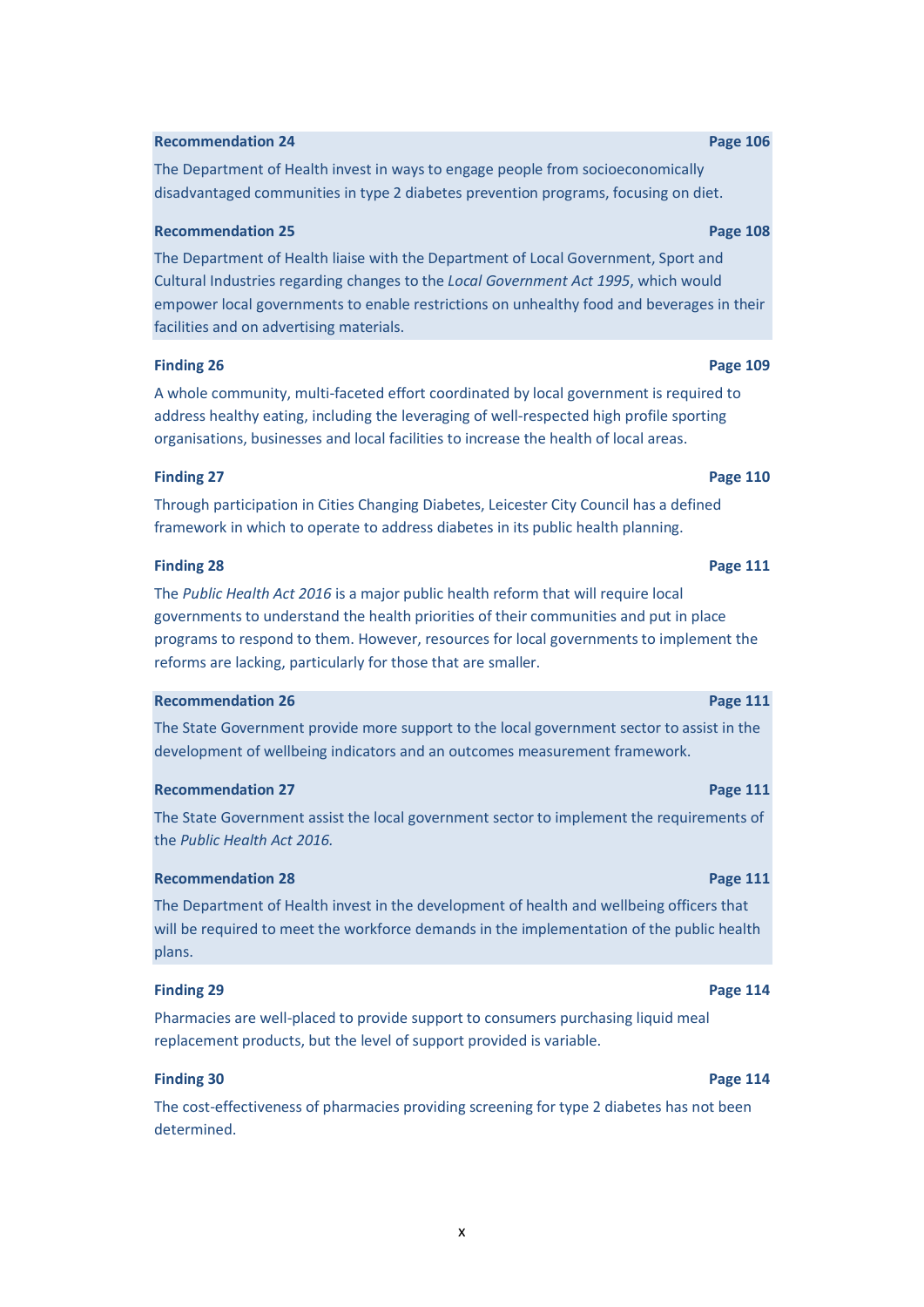### **Recommendation 29 Page 114**

The Department of Health investigate how pharmacies can play a greater role in type 2 diabetes and pre-diabetes management, to assist people in the early stages of diagnosis.

### **Finding 31 Page 118**

It is estimated that type 2 diabetes costs the public health system around \$1 billion per year, which is approximately 10 per cent of the State health budget. The data provided were inadequate to validate this estimate, however various analyses reach a similar estimated proportion.

### **Finding 32 Page 118**

Complications associated with type 2 diabetes place a significant burden on the tertiary care sector.

### **Finding 33 Page 118**

Type 2 diabetes has as many, if not more, indirect costs to the economy in lost time and welfare payments as it does direct costs to the health system, in addition to the burden on the individual.

# **Recommendation 30 Page 118**

The Department of Health must collect data that can provide an accurate indication of the cost of type 2 diabetes to the public health system**.**

### **Recommendation 31 Page 118**

The Department of Treasury produce an economic model of the impact of type 2 diabetes on productivity and labour force participation in WA, with a view to savings that could be achieved through implementing prevention and management programs. **Page 118**

# **Recommendation 32**

The Department of Health implement prevention and management programs to reduce the incidence of type 2 diabetes complications, reducing the cost to the WA Health system.

### **Finding 34 Page 122**

While the cost-effectiveness of treating type 2 diabetes with a subsidised low calorie diet using meal replacements is yet to be finalised, initial success in the treatment has led the UK's National Health Service to trial meal replacements as part of its Diabetes Prevention Programme.

### **Finding 35 Page 123**

Costs associated with following a low carbohydrate diet as a way of managing blood glucose levels is mostly associated with practitioner supervision of the patient.

### **Recommendation 33 Page 123**

The Department of Health investigate how the low carbohydrate program developed by the CSIRO can be made readily available to WA doctors as part of the treatment guidelines for people with pre-diabetes and type 2 diabetes.